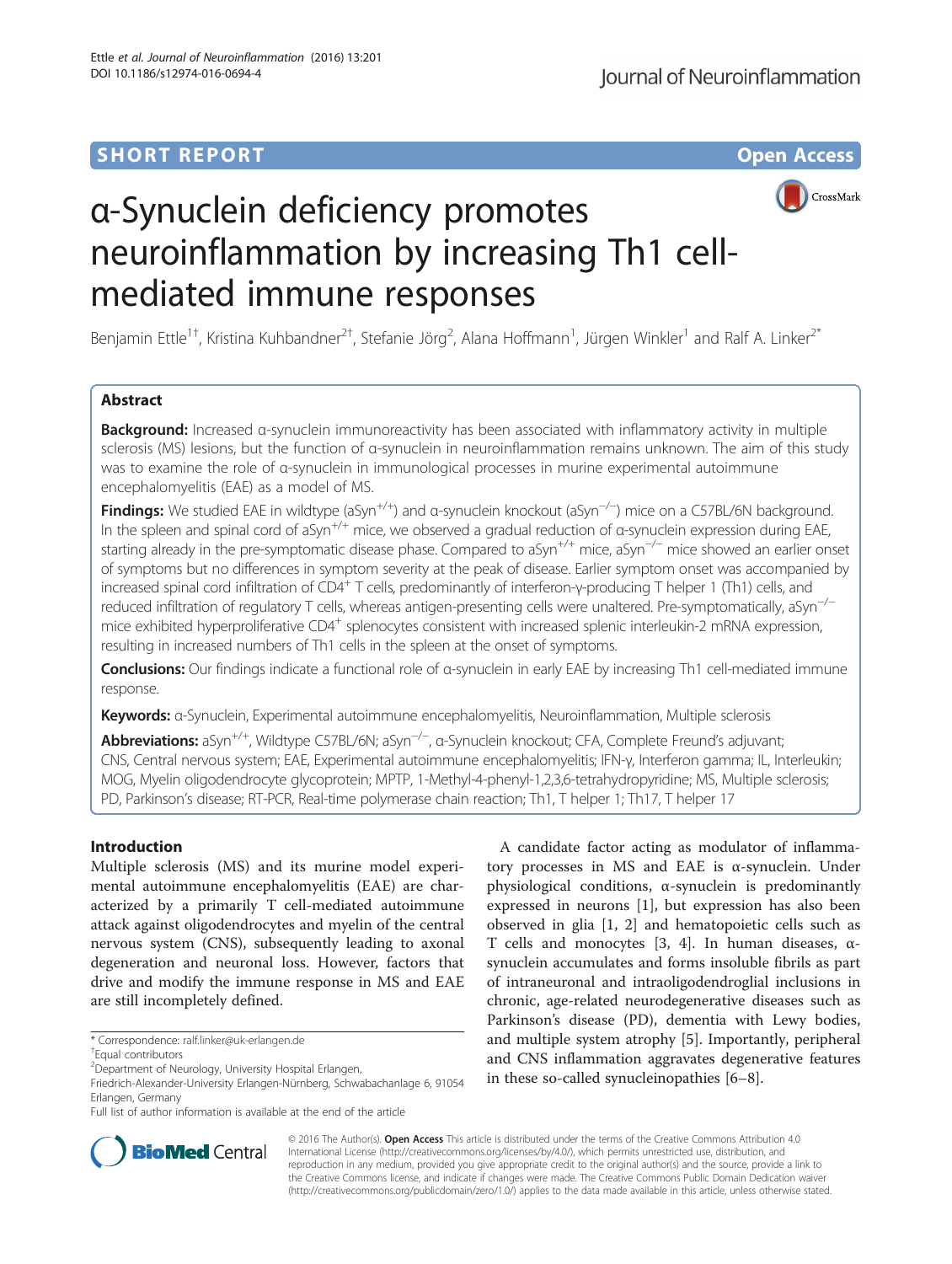Given that increased α-synuclein immunoreactivity has been observed in microglia/macrophages within inflammatory-active MS lesions [\[9\]](#page-5-0), α-synuclein may also be involved in the immune reaction that underlies degenerative changes in MS and EAE. To investigate this hypothesis, we employed EAE in wildtype  $(aSyn^{+/+})$ and α-synuclein knockout (aSyn<sup>-/-</sup>) mice, focusing on the pre-symptomatic and acute phase of EAE. Our data show an earlier onset of symptoms accompanied by increased T helper 1 (Th1) cell-mediated immune response in aSyn<sup>-/−</sup> mice, suggesting a role of  $\alpha$ -synuclein for neuroinflammation in EAE and MS.

## Methods

aSyn−/<sup>−</sup> mice [\[10](#page-6-0)] were maintained on a C57BL/6N background for more than 10 generations. All mice were kept under standard animal housing conditions with a 12-h day/night cycle and free access to food and water. For active EAE induction,  $aSyn^{+/+}$  (i.e., wildtype C57BL/ 6N) (Charles River) and aSyn<sup>-/-</sup> mice received 200 μg myelin oligodendrocyte glycoprotein (MOG)<sub>35-55</sub> and 200 μg complete Freund's adjuvant (CFA) subcutaneously. Pertussis toxin (200 ng) was applied intraperitoneally at the time of immunization and 48 h later. Mice were daily weighed and scored for clinical signs using a 10-point scale as described previously [[11\]](#page-6-0).

The spinal cord and spleen of aSyn<sup>-/-</sup> and aSyn<sup>+/+</sup> mice were removed on day 10 or day 14 after EAE induction. Splenic single-cell suspensions were isolated by enzymatic degradation with DNaseI (10 mg/ml, Roche) and Liberase TL (1.67 Wünsch units/ml, Roche) or by mechanical dissociation [\[12\]](#page-6-0). CNS mononuclear cells were prepared by mechanical disruption and subsequent percoll gradient centrifugation as described [[12](#page-6-0)]. Splenocytes and CNS mononuclear cells were analyzed by multicolor flow cytometry using the following fluorochrome-conjugated antibodies: anti-CD3 (17A2), anti-CD4 (RM4-5), anti-CD8a (53-6.7), anti-CD11b (M1/70), anti-CD11c (HL3), anti-CD44 (IM7), anti-CD16/32 (93), anti-CD25 (PC 61.5), anti-CD62L (MEL-14), anti-FoxP3 (FJK-16s), anti-IFN-γ (XMG1.2), and anti-IL-17a (eBio17B7). For intracellular staining, the FoxP3 staining kit (eBioscience) was used. Flow cytometry was performed on a FACS Canto II (BD), and results were analyzed with FlowJo software (Tree Star Inc.).

For lymphocyte proliferation assay, splenic single-cell suspensions were isolated 10 days after EAE induction and stained with proliferation dye eFluor® 450 (eBioscience) according to the manufacturer's instructions.  $1 \times 10^6$ cells were seeded in 24-well plates and cultured with media alone or in the presence of 20  $\mu$ g/ml MOG<sub>35–55</sub> peptide or 1.25 μg/ml Concanavalin A as control. After 96 h, cells were harvested and processed for flow cytometry analysis.

For in vitro T cell differentiation, splenic T cells were isolated by MACS and re-suspended in MACS buffer at  $3 \times 10^7$  cells/ml. Sorted naive T cells (CD4 CD62L+ CD44loCD25) were stimulated with 2 μg/ml anti-CD3 and 2 μg/ml anti-CD28. For Th1 cell differentiation, naive T cells were cultured for 4 days with interleukin (IL)-12 (20 ng/ml) and anti-IL-4 (10 mg/ml). For T helper 17 (Th17) cell differentiation, cells were cultured in the presence of IL-6 (40 ng/ml) and rhTGF- $\beta$ 1 (2 ng/ml) for 4 days. For Treg cell differentiation, only rhTGF-β1 (10 ng/ml) was added to culture media.

To evaluate protein levels of α-synuclein, Western blot was performed as previously described [\[13](#page-6-0)]. Briefly, total protein was extracted from spinal cord tissue and MACS-purified CD11b<sup>+</sup>, CD11c<sup>+</sup>, and CD4<sup>+</sup> splenocytes of aSyn+/+ and/or aSyn−/<sup>−</sup> mice either under native conditions or with active EAE prior to symptom onset (10 days after immunization) using radioimmunoprecipitation buffer. α-Synuclein protein was detected by using mouse anti-α-synuclein (Syn1; BD; 610786; 1:300). Mouse anti-β-actin (1:2000; ab8226) was obtained from Abcam. Donkey anti-mouse 488 (Dianova; 1:1000) was used as fluorescence-conjugated secondary antibody. Signal was detected with Fusion FX7 detection system (PeqLab), and densitometric quantifications were performed using the Bio1D software (Vilber Lourmat) by normalizing signals to β-actin.

For real-time polymerase chain reaction (RT-PCR), total RNA was isolated from spleen and spinal cord tissue with the RNeasy Mini Kit (Qiagen) according to the manufacturer's instructions. Complementary DNA (cDNA) was prepared using the GoScript™ reverse transcription system (Promega). RT-PCR reactions were measured in triplicates either on a LightCycler 480 system (Roche) with the SSO Fast EvaGreen Supermix (Bio-Rad) [[13](#page-6-0)] or on a qTower real-time PCR system (Analytik Jena) [[12](#page-6-0)]. Relative quantification was performed using the ΔΔCT method after normalization to β-actin.

Graphical and statistical analysis was performed with GraphPad Prism® 5 (GraphPad software). Data were analyzed either by ANOVA or Student's  $t$  test. Comparison of survival curves (Gehan-Breslow-Wilcoxon) was performed to evaluate the percentage of disease-free mice. Data are presented as mean ± standard error of mean (SEM), and  ${}^*p$  < 0.05,  ${}^*{}^*p$  < 0.01, or  ${}^*{}^*{}^*p$  < 0.001 was considered to be statistically significant.

### Results

We initially examined α-synuclein messenger RNA (mRNA) expression in the spinal cord and spleen in the pre-symptomatic and acute phase of EAE in  $aSym^{+/+}$ (i.e., wildtype C57BL/6N) mice (Fig. [1a\)](#page-2-0). Both in the spleen (Fig. [1b](#page-2-0)) and spinal cord (Fig. [1c](#page-2-0)),  $α$ -synuclein mRNA expression gradually declined during EAE as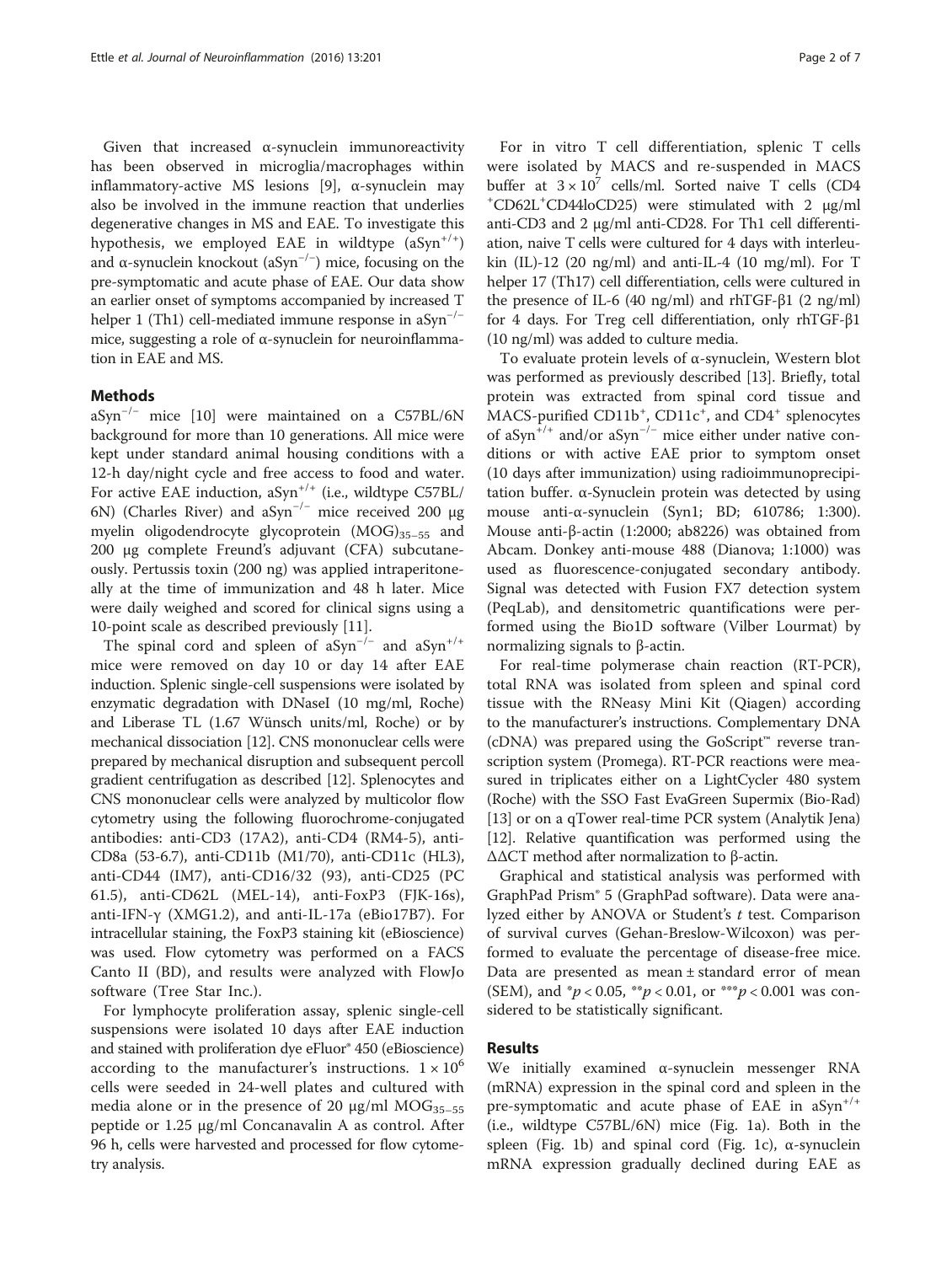compared to native tissues. Reduced α-synuclein mRNA expression was already detected in the pre-symptomatic phase of EAE and reached its lowest expression (reduction by ~90 %) at the peak of disease. Matching the dynamic of α-synuclein gene expression, spinal cord α-synuclein protein levels were significantly reduced by  $28 \pm 4$  % in the pre-symptomatic phase of EAE (Fig. 1d).

The pre-symptomatic and profound downregulation of α-synuclein expression in EAE suggests that α-synuclein may influence the immune response during the acute phase of EAE. To test this hypothesis, we induced EAE in aSyn−/<sup>−</sup> and aSyn+/+ mice and rated mice for clinical signs during EAE. Unchallenged, aSyn−/<sup>−</sup> do not display

any obvious phenotype and show similar body weights as compared to age-matched  $aSym^{+/+}$  mice. After the induction of EAE, disease onset was significantly earlier  $(1.2 \pm 0.3$  days) in aSyn<sup>-/-</sup> compared to aSyn<sup>+/+</sup> mice as evidenced by lower number of disease-free mice (Fig. [2a](#page-3-0)) and a significantly more severe clinical course (Fig. [2b](#page-3-0)). At the peak of disease, all mice suffered from severe gait ataxia and no difference in clinical scores between aSyn<sup>-/-</sup> and aSyn<sup>+/+</sup> mice was observed (Fig. [2b](#page-3-0)). There were no differences in the overall disease incidence and mortality between both groups.

Symptom onset and severity in EAE are tightly linked to Th1 and/or Th17 cell infiltration into the spinal cord [[14](#page-6-0)]. Moreover, the physiological expression of  $\alpha$ -synuclein within antigen-presenting cells (CD11b<sup>+</sup> or CD11c<sup>+</sup>) and CD4<sup>+</sup> T cells (Fig. [2c\)](#page-3-0) in wildtype mice suggests that  $\alpha$ synuclein deficiency directly impacts immune responses during EAE in aSyn−/<sup>−</sup> mice. Thus, to dissect the immunological mechanism responsible for earlier symptom onset in aSyn−/<sup>−</sup> mice, we next performed ex vivo flow cytometry to determine frequencies of CD4<sup>+</sup> T cells within the spinal cord (Fig. [2d](#page-3-0)). Total CD4<sup>+</sup> cell frequency was twofold but not significantly increased in aSyn<sup>- $/−$ </sup> spinal cords (aSyn<sup>-/-</sup> 32.4 ± 8.9, aSyn<sup>+/+</sup> 14.6 ± 5.1, p > 0.05). However,  $aSyn^{-/-}$  mice exhibited a significantly increased frequency of interferon gamma (IFN-γ)-producing Th1 cells compared to  $aSym^{+/+}$  mice, whereas IL-17A-producing Th17 cells were not significantly different (Fig. [2e\)](#page-3-0). Notably, T cells that produced both IFN-γ and IL-17A were also significantly increased in aSyn<sup>-/-</sup> mice (Fig. [2e](#page-3-0)). Further characterization of infiltrating immune cells revealed a reduced frequency of regulatory T cells in aSyn<sup>-/-</sup> compared to aSyn<sup>+/+</sup> mice (Fig. [2f](#page-3-0)), but neither alterations of CD11b<sup>+</sup>/CD11c<sup>-</sup> nor of CD11b<sup>-</sup>/CD11c<sup>+</sup> antigen-presenting cells were detected (Fig. [2g](#page-3-0)).

In a next step, we investigated primary immune responses in the periphery by phenotyping splenic CD4<sup>+</sup> cells prior to (i.e., day 10 post immunization) and 2 days after the onset of symptoms (Fig. [3\)](#page-4-0). Overall, we observed an increased frequency of  $CD4^+$  T cells in aSyn<sup>-/-</sup> as compared to  $aSym^{+/+}$  mice. Matching the immunological profile in the spinal cord, a higher frequency of IFN-γ-producing Th1 cells was detected in the spleen of aSyn<sup>-/-</sup> compared to aSyn<sup>+/+</sup> mice, particularly 2 days after the occurrence of the first symptoms (Fig. [3a](#page-4-0)). In line, IL-17A-producing Th17 cells were altered neither prior to nor 2 days after the onset of symptoms (Fig. [3b](#page-4-0)). Furthermore, T cells producing both IFN-γ and IL-17A were also significantly increased in the spleen of aSyn<sup>-/-</sup> mice but only after symptom onset (Fig. [3c](#page-4-0)). There were no differences in the frequency of regulatory T cells (Fig. [3d](#page-4-0)). In parallel, α-synuclein deficiency resulted in an increase of activated splenic effector T cells prior to symptom onset with significantly increased CD4+/CD44high

<span id="page-2-0"></span>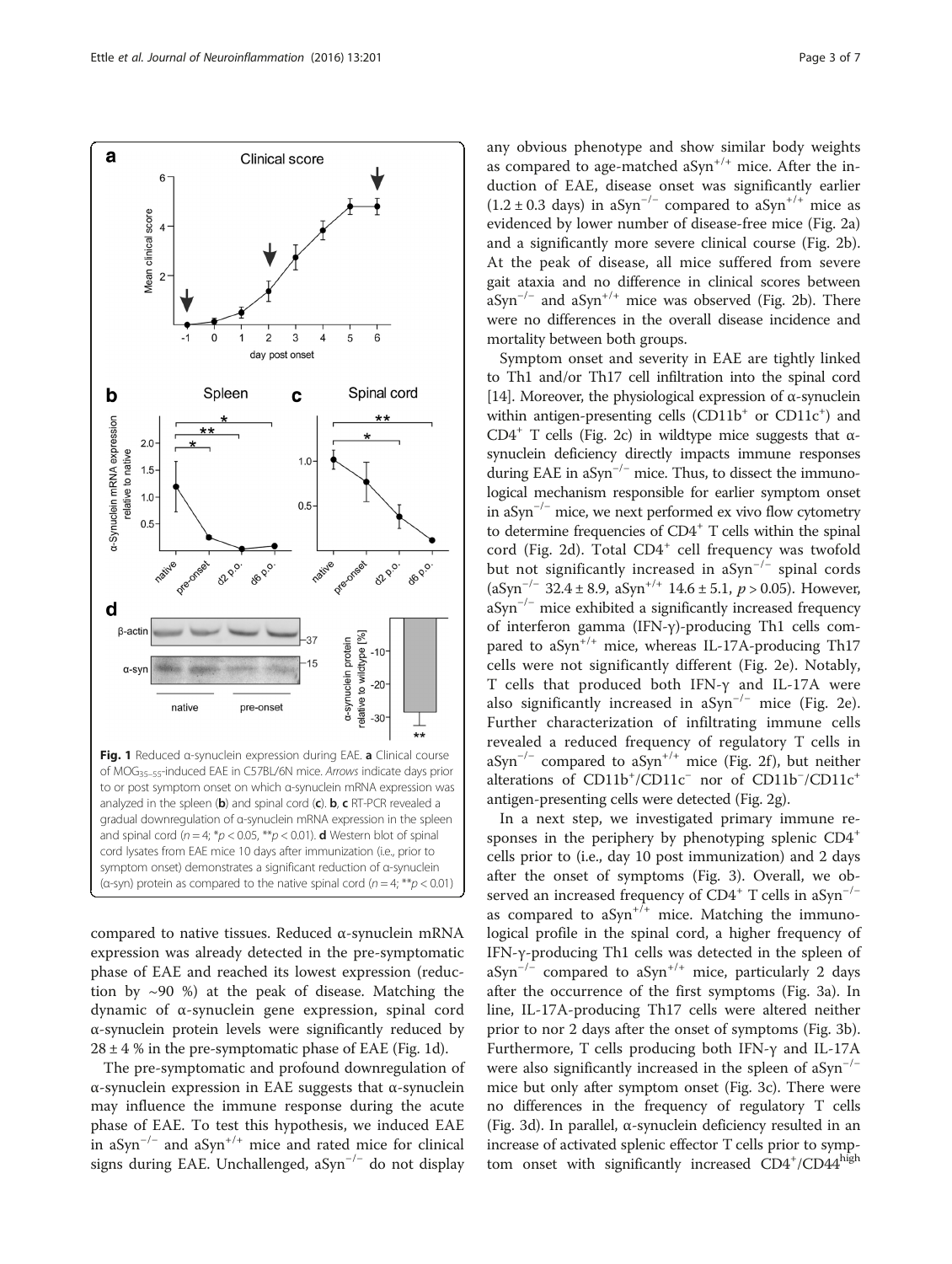<span id="page-3-0"></span>

the initial phase of EAE than aSyn<sup>+/+</sup> mice (black dots, solid line) (n = 15/16; \*\*p < 0.01). Symptom severity at disease peak was not different between both groups. c Western blot analysis reveals the presence of α-synuclein (α-syn) in antigen-presenting cells (CD11b<sup>+</sup> and CD11c<sup>+</sup>) and CD4<sup>+</sup> T cells isolated from the spleen of aSyn+/+ mice. Spinal cord (SC) lysates of aSyn+/+ and aSyn−/<sup>−</sup> mice were loaded as positive and negative controls for α-synuclein immunoreactivity. d Representative contour plots of ex vivo flow cytometry to determine frequencies of IL-17A<sup>+</sup> and/or IFN-γ<sup>+</sup> cells within the spinal cord of aSyn<sup>+/+</sup> (upper panel) and aSyn<sup>-/−</sup> (lower panel) mice 2 days after symptom onset of EAE are depicted. e In the spinal cord of aSyn<sup>-/−</sup> mice (gray bars), there were significantly higher frequencies of IFN-γ<sup>+</sup> Th1 and IFN-γ<sup>+</sup>/IL-17A<sup>+</sup> Th1/Th17 cells as compared to aSyn<sup>+/+</sup> mice (black bars) (n = 4; \*p < 0.05, \*\*p < 0.01). **f** Frequency of regulatory T cells was lower in aSyn<sup>-/-</sup> mice (n = 4; \*\*p < 0.01). **g** There was no difference in the frequency of antigen-presenting cells ( $n = 4$ ;  $p > 0.05$ )

 $(aSyn^{-/-}$  52.13 ± 0.82,  $aSyn^{+/+}$  48.27 ± 1.27;  $p < 0.05$ ) and  $CD4^{+}/CD25^{high}$  cell frequency (aSyn<sup>-/-</sup> 55.03 ± 1.03, aSyn<sup>+/+</sup> 51.60 ± 0.99;  $p < 0.05$ ). An in vitro T cell differentiation assay with splenic T cells revealed no difference regarding the differentiation into T helper cell subtypes (i.e., Th1, Th17, regulatory T cells) between aSyn<sup>-/-</sup> mice and controls (Fig. [3e](#page-4-0)).

In line with the increased frequency of splenic CD4<sup>+</sup> T cells, CD4<sup>+</sup> splenocytes isolated from aSyn<sup>-/−</sup> mice showed enhanced proliferation upon ex vivo re-stimulation with  $MOG_{35-55}$  peptide as compared to aSyn<sup>+/+</sup> splenocytes (Fig. [4a\)](#page-4-0). Consisting with this hyperproliferative phenotype of aSyn−/<sup>−</sup> splenocytes, the levels of IL-2 mRNA were significantly increased in the spleen of  $aSym^{-/-}$  mice in EAE prior to symptom onset (Fig. [4b](#page-4-0)), whereas IL-4 expression was unaltered (aSyn<sup>-/-</sup> 1.20 ± 0.37, aSyn<sup>+/+</sup>  $1.44 \pm 0.41$ ;  $p > 0.05$ ).

## **Discussion**

Our study reveals that α-synuclein expression gradually declines during EAE of C57BL/6N mice, beginning already in the pre-symptomatic phase. Furthermore, EAE in aSyn−/<sup>−</sup> mice is characterized by earlier symptom onset and enhanced T cell—in particular Th1 cell—infiltration into the spinal cord, consisting of higher splenic T cell frequencies and increased T cell proliferation.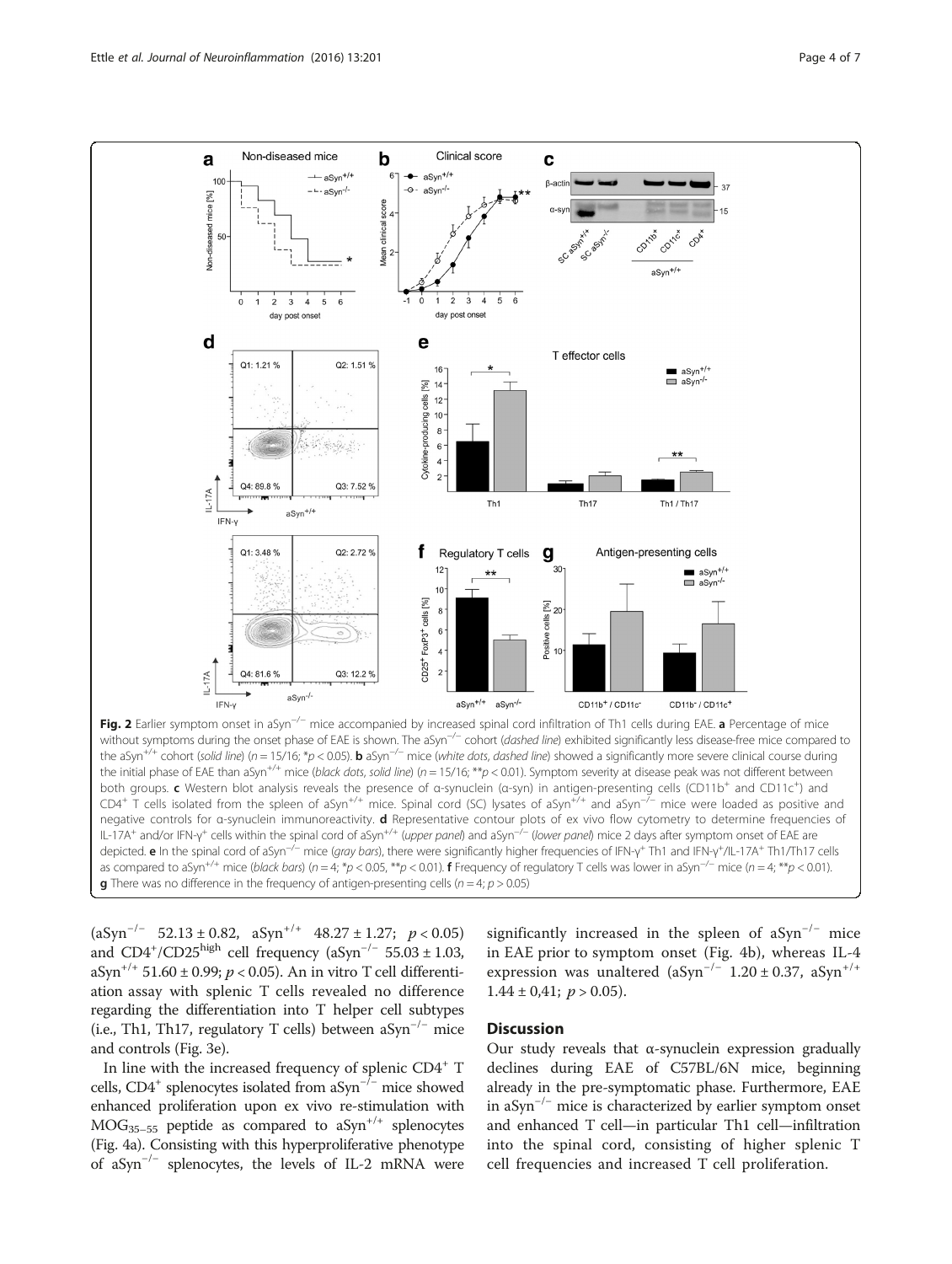<span id="page-4-0"></span>





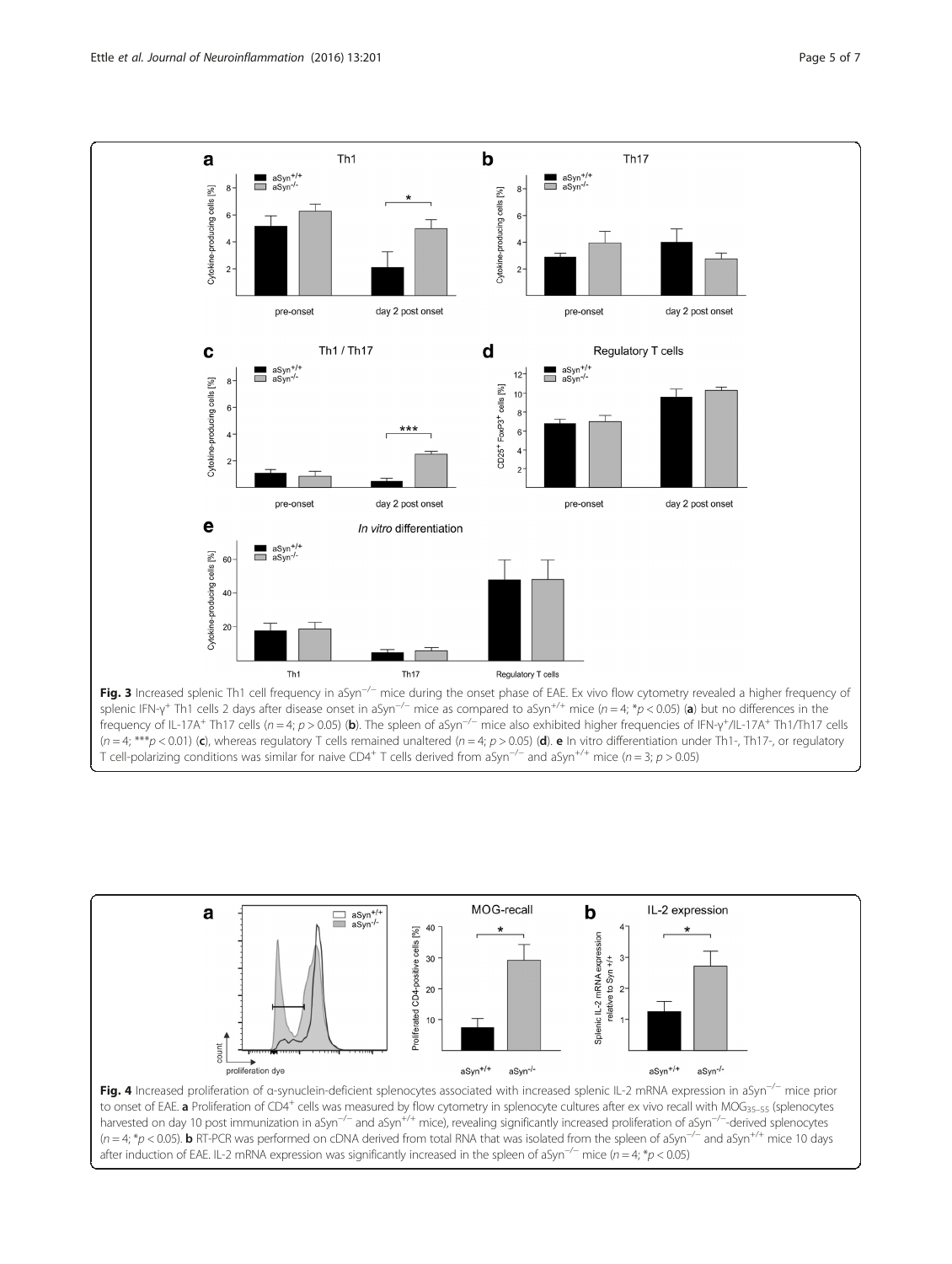<span id="page-5-0"></span>Our data on the role of α-synuclein during the acute phase of EAE extends previous descriptive work on αsynuclein in MS and EAE. In demyelinated MS lesions with active inflammation, but not in chronic inactive lesions, increased α-synuclein immunoreactivity has been observed in microglia/macrophages as well as in neurons and oligodendrocytes [9]. Interestingly, elevated α-synuclein expression in neurons and glia during MOGinduced EAE in rats has been correlated with degree of inflammation and demyelination [\[15](#page-6-0)]. In a small study investigating cerebrospinal fluid, α-synuclein concentrations were significantly higher in patients with inflammatory demyelinating disease than in patients suffering from PD or controls [\[16\]](#page-6-0).

The phenotypical characterization of T cells within the spinal cord at the onset of EAE showed increased Th1 cell infiltration in aSyn−/<sup>−</sup> mice. Matching this finding, the spleen of aSyn−/<sup>−</sup> mice also exhibited higher frequencies of Th1 cells. Furthermore, increased spinal cord Th1 cell infiltration was accompanied by lower frequencies of anti-inflammatory neuroprotective regulatory T cells, whereas Th17 and antigen-presenting cells remained unaffected. These data suggest that  $\alpha$ -synuclein deficiency promotes Th1 cell activation and negatively impacts regulatory T cells, thereby exacerbating Th1-mediated immune response in EAE. In agreement with this interpretation, a functional role of α-synuclein for T cell activation has previously been suggested as splenic CD4<sup>+</sup> cells isolated from α-synuclein-deficient mice showed increased activity [[17](#page-6-0)]. Moreover, increased CNS regulatory T cell frequency has been observed upon immunization with nitrated α-synuclein protein in the 1-methyl-4-phenyl-1,2,3,6 tetrahydropyridine (MPTP) model of PD [[18\]](#page-6-0).

Results from splenocyte recall assays on day 10 after EAE induction imply that enhanced T cell proliferation underlies expansion of Th1 cells in aSyn−/<sup>−</sup> mice. In good agreement with this finding, we observed increased mRNA expression of IL-2 as central activator of T cell proliferation [[19\]](#page-6-0) in the spleen of aSyn<sup>-/−</sup> mice on day 10 after EAE induction, whereas mRNA expression of IL-4 as key cytokine during Th2 cell-mediated immune response was unaltered. These data suggest that αsynuclein deficiency leads to increased IL-2 production, thereby expanding the population of Th1 cells. In line with this interpretation, immunization with nitrated αsynuclein protein in the MPTP model of PD elicits decreased Th1 cell-mediated inflammation and reduction of IL-2 levels [\[18](#page-6-0)].

Overall, our data show that endogenous α-synuclein plays a functional role for immunological processes during early EAE as a new regulator of Th1 responses in neuroinflammation. Hence, our study identifies α-synuclein as an interesting new target for modulating the immune response in MS.

#### Acknowledgements

RAL holds an endowed professorship supported by Novartis.

#### Funding

This work was supported by the Interdisciplinary Center for Clinical Research Erlangen (IZKF; E18 and E24). BE is supported by a research grant of the German Parkinson Association. KK (MSc) and AH (MSc) are graduate students of the Research Training Group 2162 ("Neurodevelopment and Vulnerability of the Central Nervous System") funded by the Deutsche Forschungsgemeinschaft (DFG).

#### Availability of data and materials

The datasets supporting the conclusions of this article are included within the article.

#### Authors' contributions

BE, SJ, JW, and RAL conceived the project. KK, BE, SJ, and AH performed experiments. BE and KK wrote the manuscript. All authors read and approved the final manuscript.

#### Competing interests

The authors declare that they have no competing interests.

#### Consent for publication

Not applicable

#### Ethics approval

All animal experiments were performed in accordance with the German laws for animal protection and were approved by the local ethics committees at the Friedrich-Alexander-University Erlangen-Nuremberg.

#### Author details

<sup>1</sup> Department of Molecular Neurology, University Hospital Erlangen, Friedrich-Alexander-University Erlangen-Nürnberg, Schwabachanlage 6, 91054 Erlangen, Germany. <sup>2</sup>Department of Neurology, University Hospital Erlangen Friedrich-Alexander-University Erlangen-Nürnberg, Schwabachanlage 6, 91054 Erlangen, Germany.

#### Received: 5 May 2016 Accepted: 20 August 2016 Published online: 26 August 2016

#### References

- 1. Mori F, Tanji K, Yoshimoto M, Takahashi H, Wakabayashi K. Demonstration of alpha-synuclein immunoreactivity in neuronal and glial cytoplasm in normal human brain tissue using proteinase K and formic acid pretreatment. Exp Neurol. 2002;176(1):98–104.
- 2. Djelloul M, Holmqvist S, Boza-Serrano A, Azevedo C, Yeung MS, Goldwurm S, et al. Alpha-synuclein expression in the oligodendrocyte lineage: an in vitro and in vivo study using rodent and human models. Stem Cell Reports. 2015; 5(2):174–84.
- 3. Barbour R, Kling K, Anderson JP, Banducci K, Cole T, Diep L, et al. Red blood cells are the major source of alpha-synuclein in blood. Neurodegener Dis. 2008;5(2):55–9.
- 4. Shin EC, Cho SE, Lee DK, Hur MW, Paik SR, Park JH, et al. Expression patterns of alpha-synuclein in human hematopoietic cells and in Drosophila at different developmental stages. Mol Cells. 2000;10(1):65–70.
- 5. Spillantini MG, Crowther RA, Jakes R, Cairns NJ, Lantos PL, Goedert M. Filamentous alpha-synuclein inclusions link multiple system atrophy with Parkinson's disease and dementia with Lewy bodies. Neurosci Lett. 1998;251(3):205–8.
- 6. Grozdanov V, Bliederhaeuser C, Ruf WP, Roth V, Fundel-Clemens K, Zondler L, et al. Inflammatory dysregulation of blood monocytes in Parkinson's disease patients. Acta Neuropathol. 2014;128(5):651–63.
- 7. Lim S, Chun Y, Sung Lee J, Lee SJ. Neuroinflammation in synucleinopathies. Brain Pathol. 2016;26(3):404–9.
- 8. Sommer A, Fadler T, Dorfmeister E, Hoffmann AC, Xiang W, Winner B, et al. Infiltrating T lymphocytes reduce myeloid phagocytosis activity in synucleinopathy model. J Neuroinflammation. 2016;13(1):174.
- 9. Lu JQ, Fan Y, Mitha AP, Bell R, Metz L, Moore GR, et al. Association of alpha-synuclein immunoreactivity with inflammatory activity in multiple sclerosis lesions. J Neuropathol Exp Neurol. 2009;68(2):179–89.